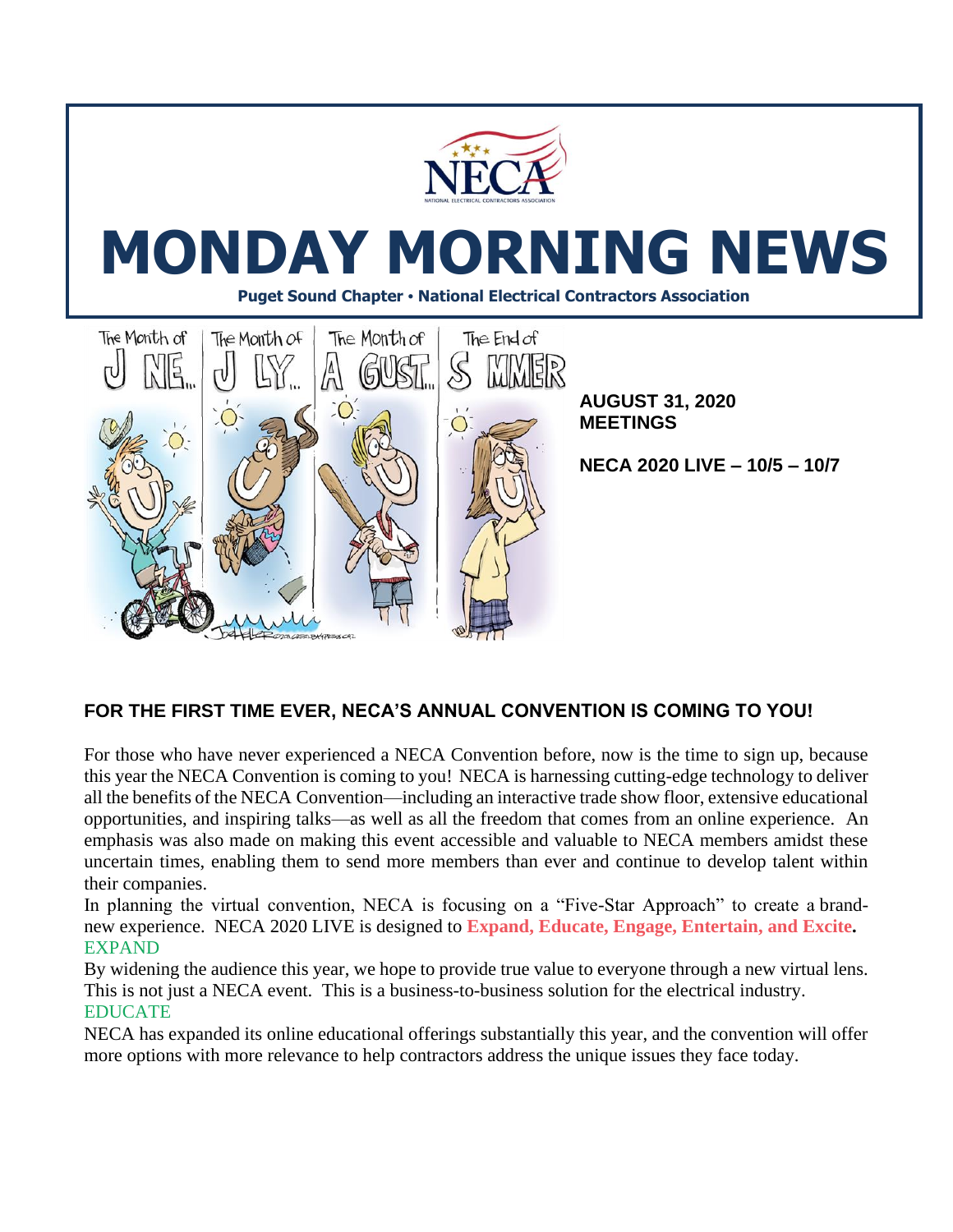## ENGAGE

Engagement will take a new turn but will be an important aspect of the event, despite its virtual nature. It will allow attendees to interact with more—and more varied—people than ever before.

#### ENTERTAIN

One of the main goals of the program is to make it fun: games, contests, and live music performances will support personalized interactivity.

#### **EXCITE**

NECA plans to build anticipation for this event and promises to blow it out of the water. It will be an educational tool for contractors like no other.

For more information or to register click [here.](https://reg.cmrus.com/neca2020/)

If you need immediate assistance, please reach out to Taylor Kershaw at taylor@necanet.org or (301) 215- 4508. We look forward to "seeing" you at NECA 2020 Live!

## **KING COUNTY EXEC'S NEW CLIMATE PLAN PROPOSES BUILDING CODE UPDATES**

King County Executive Dow Constantine's plan for the 2020 Strategic Climate Action Plan aims to cut greenhouse gas emissions countywide in half by the end of the decade.

The plan, which was unveiled Thursday, is an update of the 2015 plan and will have more focus on climate justice and preparing for climate impacts.

The earlier plan focused on making the county's own operations more energy efficient. The new one recommends actions to cut greenhouse gas emissions at a countywide scale. For instance, the plan calls for updating building codes to make them consistent in all 39 cities and unincorporated areas to make codes greener to construct, operate, maintain, and demolish. According to Constantine, this will make it more cost effective for developers.

"And then we'll connect those greener buildings to transit powered by renewable energy — or, even better, connect communities so people can walk or bike to their favorite destinations so they don't produce any greenhouse gas emissions," he said.

In addition to reducing greenhouse gas emissions by 50% by 2030, the update seeks to cut emissions by 80% by 2050. It also accelerates the county's commitment to reduce emissions from its operations by 80 percent by 2030, 20 years sooner than previously planned.

"Climate change is impacting King County today, deepening inequities and intensifying natural hazards — flooding, wildfires, extreme heat — that put people, our economy, and our environment at risk," Constantine said in a news release.

### **UPCOMING "VIRTUAL" NECA SAFETY COMMITTEE MEETING – SEPTEMBER 11TH**

Mark your calendars for our upcoming "virtual" safety committee meeting on Friday, September 11<sup>th</sup> starting at 10:00 AM. We are excited to announce that our guest speaker will be Mr. Jeff Stachowiak, Director of Safety for Sunbelt Rentals. He will be giving an important overview of the new ANSI A92 standard and the changes that will affect mobile elevated work platforms (MEWPs) formerly known as aerial work platforms (AWPs) worldwide. This meeting is open to anyone in your firm that would like to attend. For those that wish to attend, **please RSVP to PSC NECA, Director of Safety, Justin Thayer at** [justin@necaseattle.org](mailto:justin@necaseattle.org)